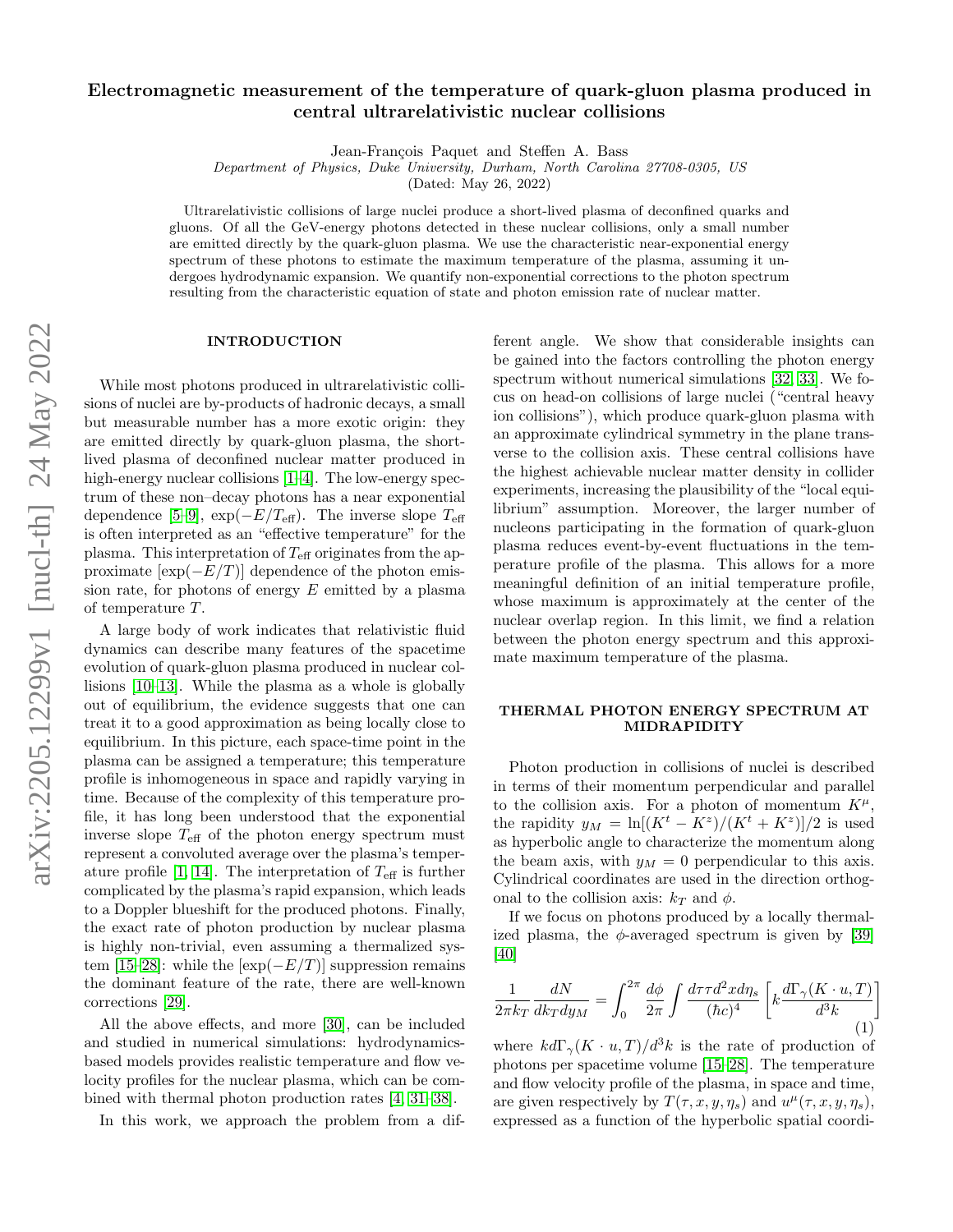nates  $\tau^2 = t^2 - z^2$  and  $\tanh \eta_s = z/t$ .

In collisions of large nuclei, the spacetime region around  $\eta_s = 0$  is approximately invariant under longitudinal boosts [\[41\]](#page-5-9). In this "Bjorken" longitudinal boost-invariant limit [\[42\]](#page-5-10), the temperature and transverse flow velocity are independent of  $\eta_s$ , and the  $\eta_s$ component of the flow velocity can be neglected. Because photons produced at a given momentum rapidity  $y_M$  originate from a narrow window in *spatial* rapidity  $\eta_s$  around  $\eta_s \sim y_M$  [\[14\]](#page-4-6), one can assume a boostinvariant plasma for photons produced with negligible longitudinal momentum  $(y_M \approx 0)$ . Writing  $K \cdot u =$  $k_T \left[ \cosh(\eta_s) \sqrt{1 + u_\perp^2} - u_\perp \cos(\phi) \right]$  and using the fact that the dominant momentum dependence of the photon rate is  $\exp(-K \cdot u/T)$ , integration over  $\eta_s$  and  $\phi$  yields:

$$
\frac{1}{2\pi E} \frac{dN}{dE dy_M} \bigg|_{y_M = 0} \approx \sqrt{2\pi} \int \frac{d\tau \tau d^2 x}{(\hbar c)^4} e^{-\frac{E u_{\perp}}{T}} I_0 \left(\frac{E u_{\perp}}{T}\right)
$$

$$
\sqrt{\frac{T}{E\sqrt{1+u_{\perp}^2}}} \left[ k \frac{d\Gamma_{\gamma}(E(\sqrt{1+u_{\perp}^2} - u_{\perp}), T)}{d^3 k} \right] \tag{2}
$$

where  $u_{\perp}$  and T depend on  $\tau$ , x and y. The function  $I_0(a)$ is the modified Bessel function of the first kind, which can be approximated by  $e^{-a}I_0(a) \approx 1/(1+a)$ . At  $y_M \approx 0$ , the transverse momentum  $k_T$  of photons corresponds to their energy  $E$ , making Eq. [2](#page-1-0) truly the energy spectrum of photons. For the rest of the manuscript, we drop the  $|y_{M}=0\>$  subscript.

### TEMPERATURE, VELOCITY AND VOLUME PROFILE OF THE PLASMA

Given the symmetry of head-on nuclear collisions in the plane transverse to the collision axis, we approximate the initial temperature distribution of the plasma as cylindrical. On an event-by-event basis, this symmetry is broken by fluctuations from the quantum nature of nuclear collisions [\[34,](#page-5-11) [43\]](#page-5-12). The width of the initial temperature profile should be approximately the same as the radius of the colliding nuclei,  $\sigma_0 \approx 5{\text -}10$  fm for heavy ions such as gold or lead. We use a Gaussian temperature distribution of width  $\sigma_0$  and maximum temperature  $T_{0,\text{max}}$ :  $T(\tau_0, r) = T_{0,\text{max}} e^{-r^2/(2\sigma_0^2)}$  with  $r^2 = x^2 + y^2$ . While a Gaussian profile should be a reasonable compromise between accuracy and simplicity, the exact distribution of matter will affect the determination of  $T_{0,\text{max}}$ ; this should be considered a source of uncertainty in the approach.

There is a gradual ramp up of photon production in the early stage of heavy nuclei collisions, as quarks are chemically equilibrating with the initial gluon-dominated medium [\[44](#page-5-13)[–60\]](#page-5-14). Eventually the strength of the interactions among quarks and gluons brings them close to local equilibrium. We will assume that the temperature profile is defined at a longitudinal proper time  $\tau = \tau_0$ . There is

uncertainty in this definition: chemical and thermal equilibrium do not necessarily occur at the same time [\[61–](#page-5-15)[63\]](#page-5-16), and equilibration may not occur simultaneously across the inhomogeneous plasma. We do not attempt to account for these effects, and assume  $\tau_0$  and  $T_{0,\text{max}}$  to be defined up to the above uncertainties. To account for the gradual increase in photon emission during chemical equilibration, we approximate photons produced before  $\tau_0$  as thermal emission from a temperature profile

<span id="page-1-3"></span>
$$
T(\tau, r) = T(\tau_0, r)(\tau/\tau_0)^{\lambda}.
$$
 (3)

The parameter  $\lambda$  can be varied to approximate different approaches to equilibrium. Improved treatments that account for non-equilibrium effects should be considered in the future.

<span id="page-1-0"></span>For  $\tau > \tau_0$ , we describe the evolution of the plasma's temperature and flow velocity profile with inviscid relativistic fluid dynamics. An approximate expression for the transverse flow velocity is [\[64\]](#page-5-17)

<span id="page-1-1"></span>
$$
u_{\perp}(\tau,r) \approx \frac{r}{\sigma_0} \frac{\left(\tau - \left(\frac{\tau}{\tau_0}\right)^{c_s^2} \tau_0\right)}{(1 - c_s^2) \sigma_0 (1 + \tau^2 / (2\sigma_0^2))} . \tag{4}
$$

where  $c_s^2$  is the speed of sound of the plasma (in units of the speed of light), and we assumed that the transverse flow velocity is negligible at time  $\tau_0$ . Equation [4](#page-1-1) illustrates that, for radius  $r \lesssim \sigma_0$ , the longitudinal expansion of the plasma dominates over the transverse expansion until  $\tau \approx \sigma_0$ .

The effect of the transverse flow velocity on the photon spectrum depends on three factors: (i) the magnitude of the transverse flow, (ii) the local effect of transverse flow on photons, and (iii) the origin of the photons that dominates the spectrum at different energies. Equation [4](#page-1-1) provides an answer for the first factor: transverse flow is small when  $r,(\tau - \tau_0) \ll \sigma_0$ , which correspond to the hottest regions of the plasma.

As for the second factor, the local Doppler shift of photons can be estimated from the integrand of Eq. [2.](#page-1-0) Assuming an exponential emission rate, we expand the integrand at  $u_{\perp} = 0$  and factor out the  $u_{\perp}$ -dependent part, yielding

<span id="page-1-2"></span>
$$
1 + \frac{u_{\perp}^2}{4} \left[ \frac{E}{T} \left( \frac{E}{T} - 2 \right) - 1 \right]. \tag{5}
$$

Equation [5](#page-1-2) shows that the effect of transverse flow can only be large for  $E \gg T$ . This effect was discussed and quantified numerically in Refs [\[32,](#page-5-5) [33,](#page-5-6) [65\]](#page-5-18).

Finally, numerical simulations [\[4,](#page-4-1) [32,](#page-5-5) [33,](#page-5-6) [60,](#page-5-14) [65,](#page-5-18) [66\]](#page-5-19) indicate that photons produced at high temperature dominate the photon energy spectrum at high energy ( $E \gtrsim 2-$ 3 GeV), and photons produced at low temperature dominate at low energy ( $E \leq 2-3$  GeV). This is a crucial observation. High temperature regions of the plasma have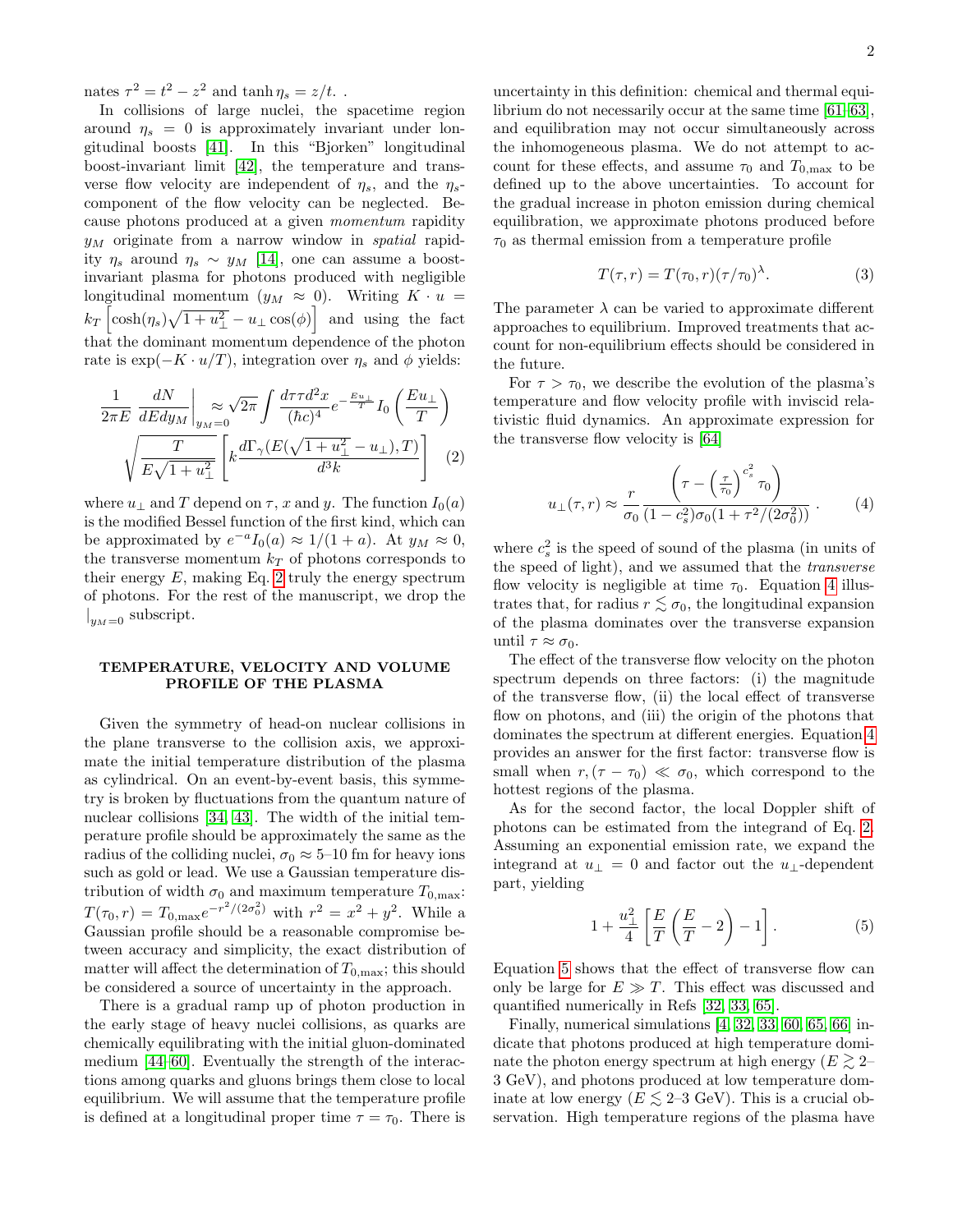<span id="page-2-4"></span>1

small transverse flows (Eq. [4\)](#page-1-1). Photons produced in the lower temperature regions of the plasma (large r and  $\tau$ ), where the transverse flow is large, dominate the lower energy part of the spectrum, where the effect of transverse flow is suppressed  $(Eq. 5)$  $(Eq. 5)$ . For these two independent reasons, the effect on photons from the transverse expansion of the plasma is suppressed for both the low and high energy range of the photon spectrum. The effect of the transverse Doppler shift is thus highest at intermediate thermal photon energies ( $E \approx 2{\text -}3$  GeV), and while not negligible, its effects remain considerably suppressed by the factors discussed above.

The transverse volume of plasma between temperature  $T_1$  and  $T_2$ , defined by [\[1\]](#page-4-0)

$$
V_T(T_1, T_2) = \int d\tau \tau d^2 r \Theta(T_1 < T(\tau, r) < T_2) = \int_{T_1}^{T_2} dT \frac{dV_\perp}{dT}
$$

can be approximated at times  $\tau \lesssim \sigma_0$  by

<span id="page-2-0"></span>
$$
\frac{dV_{\perp}}{dT} = \frac{\pi \sigma_0^2 \tau_0^2 \left( \left( \frac{T_{0,\text{max}}}{T} \right)^{2c_s^{-2}} - 1 \right)}{T} \tag{6}
$$

This formula results from the dominant expansion of the plasma along the beam axis, which yields Bjorken's  $T(\tau, r)/T(\tau_0, r) = (\tau_0/\tau)^{c_s^2}$  [\[42\]](#page-5-10). Since  $2c_s^{-2} \gtrsim 6$  $2c_s^{-2} \gtrsim 6$ , Eq. 6 summarizes that the volume of plasma at a temperature T increases rapidly as T decreases.

Using this transverse volume per unit temperature and neglecting the effect of transverse flow, the photon spectrum (Eq. [2\)](#page-1-0) can be written as

$$
\frac{1}{2\pi E} \frac{dN}{dE dy_M} \approx \int_{T_f}^{T_{0,\text{max}}} \frac{dT}{(\hbar c)^4} \frac{dV_{\perp}}{dT} \sqrt{\frac{2\pi T}{E}} \left[ k \frac{d\Gamma_{\gamma}(E,T)}{d^3 k} \right]
$$
\n(7)

where  $T_{0,\text{max}}$  is the maximum temperature of the plasma, found at time  $\tau_0$ , and  $T_f$  is a lower bound on the temperature. Guidance for the choice of  $T_f$  can be found in studies of the later stage of nuclear collisions, where a transition from fluid dynamics to hadronic transport is necessary given the lower density of nuclear matter. Based on Ref. [\[67\]](#page-5-20), we can estimate  $T_f \approx 120{\text -}140 \text{ MeV}$ , although higher-energy photons do not depend significantly on this value.

For nuclear matter with equal density of baryons and antibaryons, the ratio of speed of sound to the speed of light varies from  $\approx 1/7$  at a temperature  $T = 170$  MeV, to  $1/3$  in the high-temperature limit [\[68,](#page-5-21) [69\]](#page-5-22). Equation [7](#page-2-1) can first be solved in the simpler conformal limit,  $c_s^2 = \bar{c}_s^2 = 1/3$ . We make use of the approximate  $T^2 \exp(-E/T)$  temperature dependence of the thermal emission rate  $k d\Gamma_{\gamma}(K \cdot u, T)/d^3k$  [\[17\]](#page-4-8). Keeping only the dominant term in  $\mathcal{O}(T_f/k_T, T_f/T_{0,\text{max}}, T_{0,\text{max}}/k_T)$  after

integration, we find

<span id="page-2-2"></span>
$$
\frac{1}{2\pi E} \frac{dN}{dE dy_M} \approx \left[ \frac{\exp(E/T_{0,\text{max}})}{T_{0,\text{max}}^2} k \frac{d\Gamma_\gamma(E, T_{0,\text{max}})}{d^3 k} \right]
$$

$$
\frac{\sigma_0^2 \tau_0^2}{(\hbar c)^4} T_{0,\text{max}}^2 e^{-E/T_{0,\text{max}}} \left( \frac{2\pi T_{0,\text{max}}}{E} \right)^{5/2} \overline{c_s}^{-2} \quad (8)
$$

To solve Eq. [7](#page-2-1) with the temperature-dependent speed of sound of nuclear matter  $c_s(T)$ , we use the mean value theorem to extract a positive-definite factor

<span id="page-2-3"></span>
$$
\left( \left( \frac{T_{0,\max}}{T^*} \right)^{2c_s^{-2}(T^*)} - 1 \right) \Bigg/ \left( \left( \frac{T_{0,\max}}{T^*} \right)^{2\bar{c}_s^{-2}} - 1 \right) (9)
$$

where  $T_f < T^*(E) < T_{0,\text{max}}$ . Because high-energy thermal photons are dominantly produced at high temperature,  $\lim_{E \to \infty} T^*(E) = T_{0,\text{max}}$ . We find  $T^* \approx T_{0,\text{max}}/(1+\epsilon)$  $bT_{0,\text{max}}/E$ ) with  $b = 2$  at  $E \gg T_{0,\text{max}}$  [\[70\]](#page-5-23).

Combining Eq. [8](#page-2-2) with the correction factor Eq. [9,](#page-2-3) we can write the following expression for the logarithm of the photon spectrum, in terms of the initial temperature  $T_{0,\text{max}}$ , valid for  $E \gg T_{0,\text{max}}$ :

$$
\ln\left[\frac{1}{2\pi E}\frac{dN}{dEdy_M}\right] \approx -E/T_{0,\text{max}} + 5/2\ln\left(\frac{T_{0,\text{max}}}{E}\right)
$$

$$
+\ln\left[(2\pi)^{3/2}\frac{\sigma_0^2 \tau_0^2}{(\hbar c)^4}T_{0,\text{max}}^2\right] + \ln\left[\frac{\exp(E/T_{0,\text{max}})}{T_{0,\text{max}}^2}k\frac{d\Gamma_\gamma(E,T_{0,\text{max}})}{d^3k}\right]
$$

$$
+2\left[c_s^{-2}\left(\frac{T_{0,\text{max}}}{1+bT_{0,\text{max}}/E}\right) - \bar{c}_s^{-2}\right]\frac{T_{0,\text{max}}}{E}
$$

$$
+\ln\left(c_s^{-2}\left(\frac{T_{0,\text{max}}}{1+bT_{0,\text{max}}/E}\right)\right). (10)
$$

In practice, one would want  $E \gtrsim 2$ –3 GeV. Recall that Eq. [10](#page-2-4) is also approximate because it neglects the effect of the transverse flow velocity.

<span id="page-2-1"></span>Equation [10](#page-2-4) shows that the dependence of the photon energy spectrum on the maximum temperature  $T_{0,\text{max}}$ has significant non-exponential corrections, even in absence of transverse expansion from the plasma. The factor  $\ln(T_{0,\text{max}}/E)$  originates from integrating over the power-law increasing spacetime volume of the plasma. The term  $\ln \left[ T_{0,\text{max}}^{-2} \exp(E/T_{0,\text{max}}) k d\Gamma_{\gamma}/d^3 k \right]$  accounts for deviations of the thermal photon emission rate itself from a simple exponential. Finally, deviations from 1/3 of the speed of sound of nuclear matter lead to a linear term  $T_{0,\text{max}}/E$ .

If we use the thermal emission rate calculated at leading order in the strong coupling constant  $g_s$ , the term  $\ln \left[ T_{0,\rm max}^{-2} \exp(E/T_{0,\rm max}) k d\Gamma_\gamma / d^3 k \right]$  takes the form [\[17\]](#page-4-8):

<span id="page-2-5"></span>
$$
\ln\left[\frac{\exp(E/T_{0,\max})}{\exp(E/T_{0,\max})+1}\left[\ln\left(\frac{\sqrt{3}}{g_s}\right)+C\left(N_f,\frac{E}{T_{0,\max}}\right)\right]\right] + \ln\left[\alpha_{EM}\left(\sum_{s=1}^{N_f}q_s^2\right)(N_c^2-1)\frac{g_s^2}{4(2\pi)^3}\right] \quad (11)
$$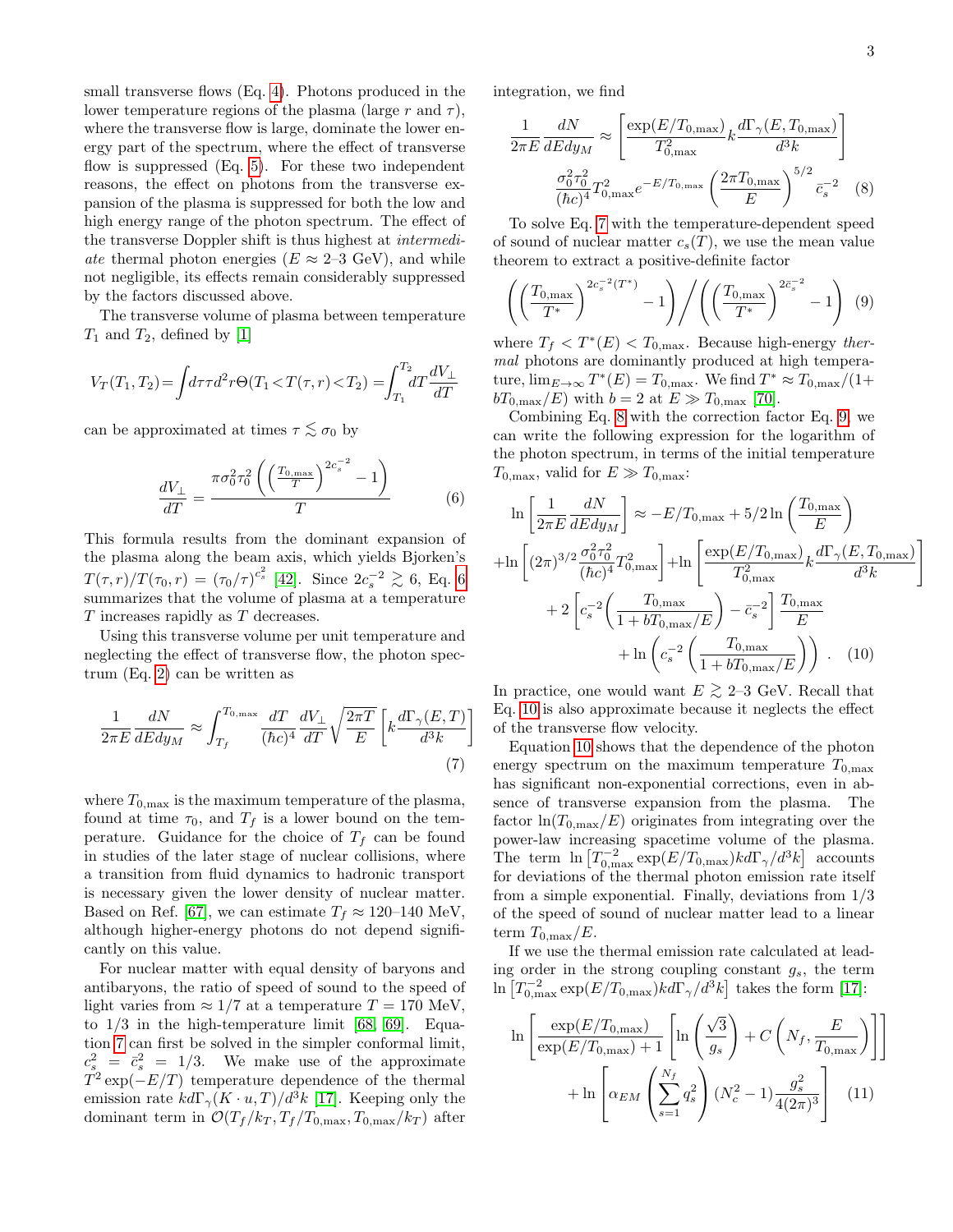

<span id="page-3-0"></span>FIG. 1. Posterior constraints (solid black lines) on  $\tau_0^{1/3}T_{0,\text{max}}$ and  $T_{0,\text{max}}$ , comparing Eq. [10](#page-2-4) with full numerical calculations of thermal photons from Ref. [\[60\]](#page-5-14). The latter used  $\tau_0 = 0.4$  fm and  $T_{0,\text{max}} \approx 0.53 \text{ GeV} [\tau_0^{1/3} T_{0,\text{max}} = 0.39 \text{ fm}^{1/3} \text{ GeV}]$ , shown as the red dashed lines. The median and 90% credible interval are quoted at the top of the marginalized posteriors.

where  $\alpha_{EM} \approx 1/137$  is the electromagnetic coupling constant,  $q_s$  is the electric charge of quark species s and  $N_c = 3$  is the number of quark colors. Given the plasma's few hundred MeV temperatures, we can ignore photon emission from charm, bottom and top quarks and use three flavors,  $N_f = 3$ . The function  $C(N_f, E/T)$  can be found in Ref. [\[17\]](#page-4-8).

For photons produced before  $\tau_0$ , the same approach can be used, with Eq. [3](#page-1-3) instead of the hydrodynamics temperature profile.

To validate Eq. [10,](#page-2-4) we compare with numerical calculations of thermal photons from Ref. [\[60\]](#page-5-14). In these numerical calculations, at  $\tau_0 = 0.4$  fm, the initial maximum temperature of the plasma is  $T_{0,\text{max}} \approx 0.53 \text{ GeV}$  in Au-Remperature of the plasma is  $T_{0,\text{max}} \approx 0.53$  GeV in Au-<br>Au collisions at  $\sqrt{s_{NN}} = 200$  GeV, 0-20% centrality [\[71\]](#page-5-24). Using Eq. [10](#page-2-4) and pre-equilibrium photons estimated from Eq. [3,](#page-1-3) we perform a Bayesian parameter inference [\[72\]](#page-5-25) on the numerical calculations from Ref. [\[60\]](#page-5-14). In the Bayesian inference, we fix the equilibration parameter  $\lambda \equiv 1$ , use Eq. [11](#page-2-5) for the photon emission rate, fix the width of the temperature profile to  $\sigma_0 = 6$  fm, and assume a 30% "theoretical uncertainty". We constrain both  $T_{0,\text{max}}$  and the product  $\tau_0^{1/3}T_{0,\text{max}}$ , the latter being an invariant for a conformal plasma dominated by longitudinal hydrodynamic expansion. As shown in Fig. [1,](#page-3-0) through Eq. [10,](#page-2-4) we can indeed recover the initial condition parameters from a complex numerical calculation of photon emission. We find that the quasi-invariant  $\tau_0^{1/3} T_{0,\text{max}}$  can be constrained more precisely than  $\tau_0$  and  $T_{0,\text{max}}$  individually.



<span id="page-3-1"></span>FIG. 2. Posterior constraints on  $\tau_0^{1/3}T_{0,\text{max}}$  and  $T_{0,\text{max}}$  from comparing Eq. [10](#page-2-4) with prompt-subtracted photon spectrum from PHENIX [\[8\]](#page-4-9) (orange filled contours) and ALICE [\[6\]](#page-4-10) (black contours). Median and 90% credible interval quoted at the top. The dotted lines and red squares shown for reference are values obtained by comparing numerical multistage models of heavy ion collisions with hadronic measurements [\[60\]](#page-5-14).

#### COMPARISON WITH COLLIDER MEASUREMENTS

Available measurements from the Relativistic Heavy Ion Collider and the Large Hadron Collider already subtract hadronic decay photons (e.g.  $\pi_0 \rightarrow \gamma \gamma$ ). An important additional source is the prompt photons, produced in hard interactions of quarks and gluons before the formation of quark-gluon plasma [\[73,](#page-5-26) [74\]](#page-5-27). We subtract these photons using calculations from Ref. [\[60\]](#page-5-14). We make the assumption that the three dominant sources of measured photons are decay, prompt and thermal photons. Importantly, we assumed that photon emissions from the quark-gluon plasma can be estimated using equilibrium photon emission rates and ideal fluid dynamics, an approximation that should be revisited.

We compare with RHIC's PHENIX measurements [\[8\]](#page-4-9) we compare with RHC s I HENIX measurements [o]<br>in Au-Au collisions  $\sqrt{s_{NN}} = 200$  GeV, and LHC's AL-ICE measurements [\[6\]](#page-4-10) in Pb-Pb collisions at  $\sqrt{s_{NN}}$  = 2760 GeV, both for 0–20% centrality. We limit our comparison to measurements with photon energies higher than 2.5 GeV, given the assumptions used to derive Eq. [10.](#page-2-4) Both PHENIX and ALICE measurements have 20–35% combined statistical and systematic relative uncertainties before subtracting the prompt photons. We assume a conservative 50% uncertainty on the prompt photon calculations [\[75\]](#page-5-28), yielding a  $\gtrsim 40\%$  total uncertainty on the non-prompt non-decay photons [\[76\]](#page-5-29).

We perform the Bayesian inference as in the previous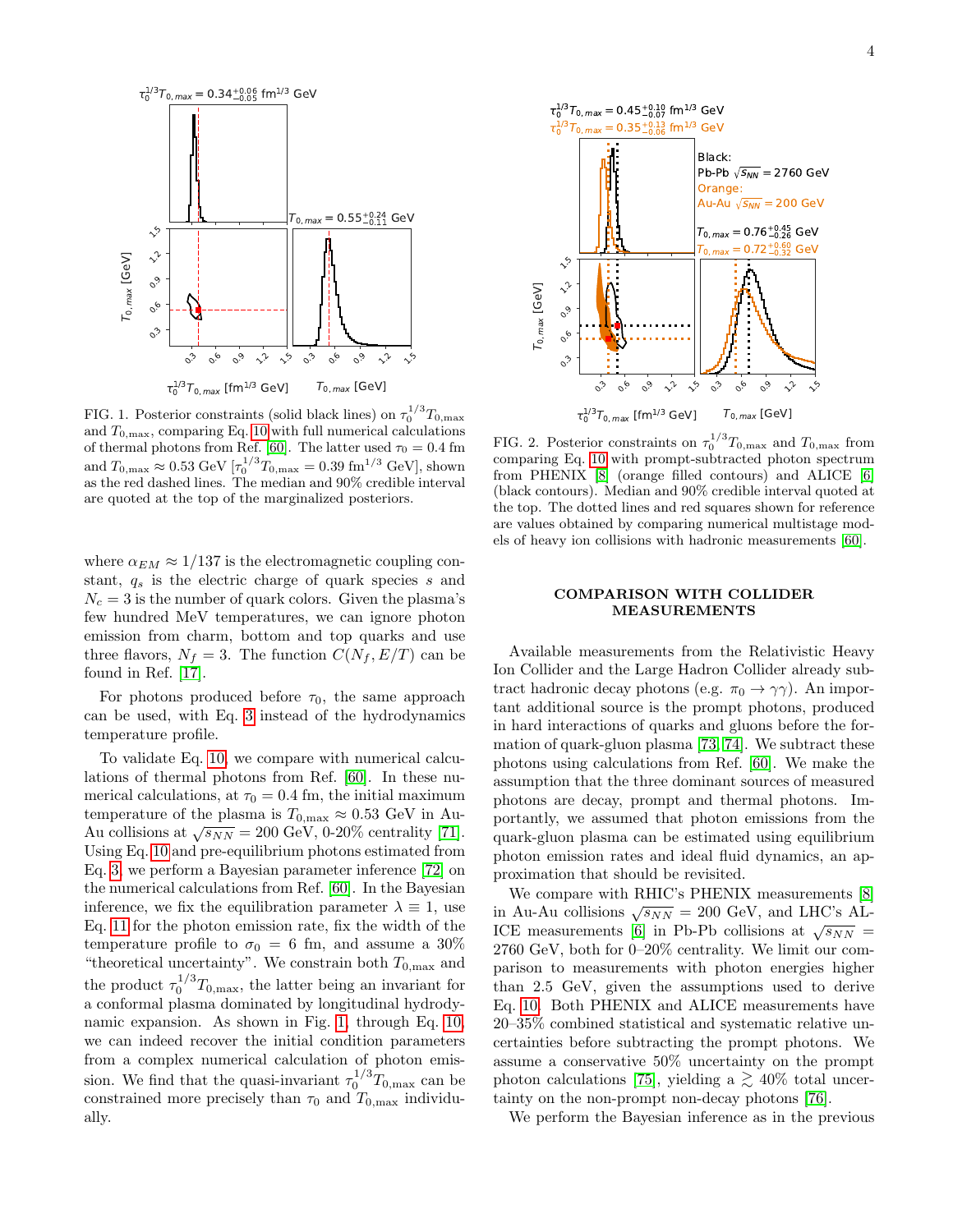section. The results are shown in Fig. [2.](#page-3-1) The product  $\tau_0^{1/3}T_{0,\text{max}}$  is constrained well. For reference, we compare with values of  $\tau_0^{1/3}T_{0,\text{max}}$  and  $T_{0,\text{max}}$  extracted from state-of-the-art multistage numerical simulations of heavy ion collisions [\[60\]](#page-5-14). These results are shown as red squares and dotted lines in Fig [2;](#page-3-1) they are consistent with the constraints from the present analysis.

The limited constraints on  $T_{0,\text{max}}$  reflects the significant uncertainty on current photon spectrum measurements, combined with the uncertainty from subtracting prompt photons.

#### SUMMARY

We derived expressions relating the energy spectrum of photons measured in central ultrarelativistic nuclear collisions to an approximate maximum temperature of deconfined quark-gluon plasma (Eq. [10\)](#page-2-4). We quantified non-exponential corrections to the photon energy spectrum that are independent of the Doppler shift from the plasma's transverse expansion. These results should inform attempts to extract plasma temperatures from the photon energy spectrum measured in heavy ion collisions, complementing previous numerical studies [\[32,](#page-5-5) [33\]](#page-5-6).

In comparisons with measurements, we focused on higher-energy thermal photons, which are less affected by the transverse flow velocity. We found that even a handful of photon spectrum measurements with significant uncertainties can provide constraints on the product  $\tau_0^{1/3}T_{0,\text{max}}$ , and can estimate the plasma's maximum temperature  $T_{0,\text{max}}$  to be larger than 400 MeV at RHIC and 500 MeV at the LHC. These constraints are complementary and consistent with sophisticated numerical simulations of heavy ion collisions, whose constraints originate from hadronic data [\[77\]](#page-5-30).

An important future direction would be an improved treatment of pre-equilibrium photons and nonequilibrium effects [\[31,](#page-5-3) [48,](#page-5-31) [52,](#page-5-32) [53,](#page-5-33) [55–](#page-5-34)[60,](#page-5-14) [78,](#page-5-35) [79\]](#page-5-36). Including corrections from the effect of the transverse flow would further enable comparisons with lower energy photon data.

Acknowledgments This work was supported by the U.S. Department of Energy Grant no. DE-FG02- 05ER41367. We thank Mike Sas, Marco Van Leeuwen and the ALICE electromagnetic physics working group for questions and discussions that led to this manuscript. We thank Axel Drees, Charles Gale, Wenqing Fan, Matthew Heffernan, Vladimir Khachatryan, Dananjaya Liyanage, Berdnt Müller, Klaus Reygers, Mike Sas, Björn Schenke, Chun Shen and Dinesh Srivastava for discussions and valuable feedback on the manuscript. This research used resources of the National Energy Research Scientific Computing Center (NERSC), a U.S. Department of Energy Office of Science User Facility operated under Contract No. DE-AC02-05CH11231. We gratefully acknowledge technical support from Rollin Thomas from NERSC.

- <span id="page-4-0"></span>[1] E. V. Shuryak, [Phys. Lett. B](https://doi.org/10.1016/0370-2693(78)90370-2) **78**, 150 (1978).
- [2] C. Gale, [Landolt-Bornstein](https://doi.org/10.1007/978-3-642-01539-7_15) 23, 445 (2010), [arXiv:0904.2184 \[hep-ph\].](https://arxiv.org/abs/0904.2184)
- [3] G. David, [Rept. Prog. Phys.](https://doi.org/10.1088/1361-6633/ab6f57) 83, 046301 (2020), [arXiv:1907.08893 \[nucl-ex\].](https://arxiv.org/abs/1907.08893)
- <span id="page-4-1"></span>[4] A. Monnai, (2022), [arXiv:2203.13208 \[nucl-th\].](https://arxiv.org/abs/2203.13208)
- <span id="page-4-2"></span>[5] A. Adare *et al.* (PHENIX), [Phys. Rev. C](https://doi.org/10.1103/PhysRevC.91.064904) **91**, 064904 [\(2015\),](https://doi.org/10.1103/PhysRevC.91.064904) [arXiv:1405.3940 \[nucl-ex\].](https://arxiv.org/abs/1405.3940)
- <span id="page-4-10"></span>[6] J. Adam *et al.* (ALICE), [Phys. Lett. B](https://doi.org/10.1016/j.physletb.2016.01.020) **754**, 235 (2016), [arXiv:1509.07324 \[nucl-ex\].](https://arxiv.org/abs/1509.07324)
- [7] L. Adamczyk et al. (STAR), [Phys. Lett. B](https://doi.org/10.1016/j.physletb.2017.04.050) 770, 451 [\(2017\),](https://doi.org/10.1016/j.physletb.2017.04.050) [arXiv:1607.01447 \[nucl-ex\].](https://arxiv.org/abs/1607.01447)
- <span id="page-4-9"></span>[8] U. A. Acharya et al. (PHENIX), (2022), [arXiv:2203.17187 \[nucl-ex\].](https://arxiv.org/abs/2203.17187)
- <span id="page-4-3"></span>[9] U. A. Acharya et al. (PHENIX), (2022), [arXiv:2203.12354 \[nucl-ex\].](https://arxiv.org/abs/2203.12354)
- <span id="page-4-4"></span>[10] C. Gale, S. Jeon, and B. Schenke, [Int. J. Mod. Phys. A](https://doi.org/10.1142/S0217751X13400113) 28[, 1340011 \(2013\),](https://doi.org/10.1142/S0217751X13400113) [arXiv:1301.5893 \[nucl-th\].](https://arxiv.org/abs/1301.5893)
- [11] U. Heinz and R. Snellings, [Ann. Rev. Nucl. Part. Sci.](https://doi.org/10.1146/annurev-nucl-102212-170540) 63, [123 \(2013\),](https://doi.org/10.1146/annurev-nucl-102212-170540) [arXiv:1301.2826 \[nucl-th\].](https://arxiv.org/abs/1301.2826)
- [12] E. Shuryak, [Rev. Mod. Phys.](https://doi.org/10.1103/RevModPhys.89.035001) 89, 035001 (2017), [arXiv:1412.8393 \[hep-ph\].](https://arxiv.org/abs/1412.8393)
- <span id="page-4-5"></span>[13] R. Derradi de Souza, T. Koide, and T. Kodama, [Prog.](https://doi.org/10.1016/j.ppnp.2015.09.002) [Part. Nucl. Phys.](https://doi.org/10.1016/j.ppnp.2015.09.002) 86, 35 (2016), [arXiv:1506.03863 \[nucl](https://arxiv.org/abs/1506.03863)[th\].](https://arxiv.org/abs/1506.03863)
- <span id="page-4-6"></span>[14] L. D. McLerran and T. Toimela, [Phys. Rev. D](https://doi.org/10.1103/PhysRevD.31.545) 31, 545 [\(1985\).](https://doi.org/10.1103/PhysRevD.31.545)
- <span id="page-4-7"></span>[15] J. I. Kapusta, P. Lichard, and D. Seibert, [Phys. Rev. D](https://doi.org/10.1103/PhysRevD.47.4171) 44[, 2774 \(1991\),](https://doi.org/10.1103/PhysRevD.47.4171) [Erratum: Phys.Rev.D 47, 4171 (1993)].
- [16] P. Aurenche, F. Gelis, R. Kobes, and H. Zaraket, [Phys.](https://doi.org/10.1103/PhysRevD.58.085003) Rev. D 58[, 085003 \(1998\),](https://doi.org/10.1103/PhysRevD.58.085003) [arXiv:hep-ph/9804224.](https://arxiv.org/abs/hep-ph/9804224)
- <span id="page-4-8"></span>[17] P. B. Arnold, G. D. Moore, and L. G. Yaffe, [JHEP](https://doi.org/10.1088/1126-6708/2001/12/009) 12, [009,](https://doi.org/10.1088/1126-6708/2001/12/009) [arXiv:hep-ph/0111107.](https://arxiv.org/abs/hep-ph/0111107)
- [18] S. Turbide, R. Rapp, and C. Gale, [Phys. Rev. C](https://doi.org/10.1103/PhysRevC.69.014903) 69, [014903 \(2004\),](https://doi.org/10.1103/PhysRevC.69.014903) [arXiv:hep-ph/0308085.](https://arxiv.org/abs/hep-ph/0308085)
- [19] W. Liu and R. Rapp, [Nucl. Phys. A](https://doi.org/10.1016/j.nuclphysa.2007.08.014) 796, 101 (2007), [arXiv:nucl-th/0604031.](https://arxiv.org/abs/nucl-th/0604031)
- [20] K. Dusling and I. Zahed, Phys. Rev. C **82**[, 054909 \(2010\),](https://doi.org/10.1103/PhysRevC.82.054909) [arXiv:0911.2426 \[nucl-th\].](https://arxiv.org/abs/0911.2426)
- [21] J. Ghiglieri, J. Hong, A. Kurkela, E. Lu, G. D. Moore, and D. Teaney, [JHEP](https://doi.org/10.1007/JHEP05(2013)010) 05, 010, [arXiv:1302.5970 \[hep-ph\].](https://arxiv.org/abs/1302.5970)
- [22] C. Gale, Y. Hidaka, S. Jeon, S. Lin, J.-F. Paquet, R. D. Pisarski, D. Satow, V. V. Skokov, and G. Vujanovic, [Phys. Rev. Lett.](https://doi.org/10.1103/PhysRevLett.114.072301) 114, 072301 (2015), [arXiv:1409.4778](https://arxiv.org/abs/1409.4778) [\[hep-ph\].](https://arxiv.org/abs/1409.4778)
- [23] C.-H. Lee and I. Zahed, Phys. Rev. C **90**[, 025204 \(2014\),](https://doi.org/10.1103/PhysRevC.90.025204) [arXiv:1403.1632 \[hep-ph\].](https://arxiv.org/abs/1403.1632)
- [24] N. P. M. Holt, P. M. Hohler, and R. Rapp, [Nucl. Phys.](https://doi.org/10.1016/j.nuclphysa.2015.09.008) A 945[, 1 \(2016\),](https://doi.org/10.1016/j.nuclphysa.2015.09.008) [arXiv:1506.09205 \[hep-ph\].](https://arxiv.org/abs/1506.09205)
- [25] N. P. M. Holt and R. Rapp, [Eur. Phys. J. A](https://doi.org/10.1140/epja/s10050-020-00301-x) 56, 292 [\(2020\),](https://doi.org/10.1140/epja/s10050-020-00301-x) [arXiv:2008.00116 \[hep-ph\].](https://arxiv.org/abs/2008.00116)
- [26] Y. Hidaka, S. Lin, R. D. Pisarski, and D. Satow, [JHEP](https://doi.org/10.1007/JHEP10(2015)005) 10[, 005,](https://doi.org/10.1007/JHEP10(2015)005) [arXiv:1504.01770 \[hep-ph\].](https://arxiv.org/abs/1504.01770)
- [27] J. Ghiglieri, O. Kaczmarek, M. Laine, and F. Meyer, Phys. Rev. D 94[, 016005 \(2016\),](https://doi.org/10.1103/PhysRevD.94.016005) [arXiv:1604.07544 \[hep](https://arxiv.org/abs/1604.07544)[lat\].](https://arxiv.org/abs/1604.07544)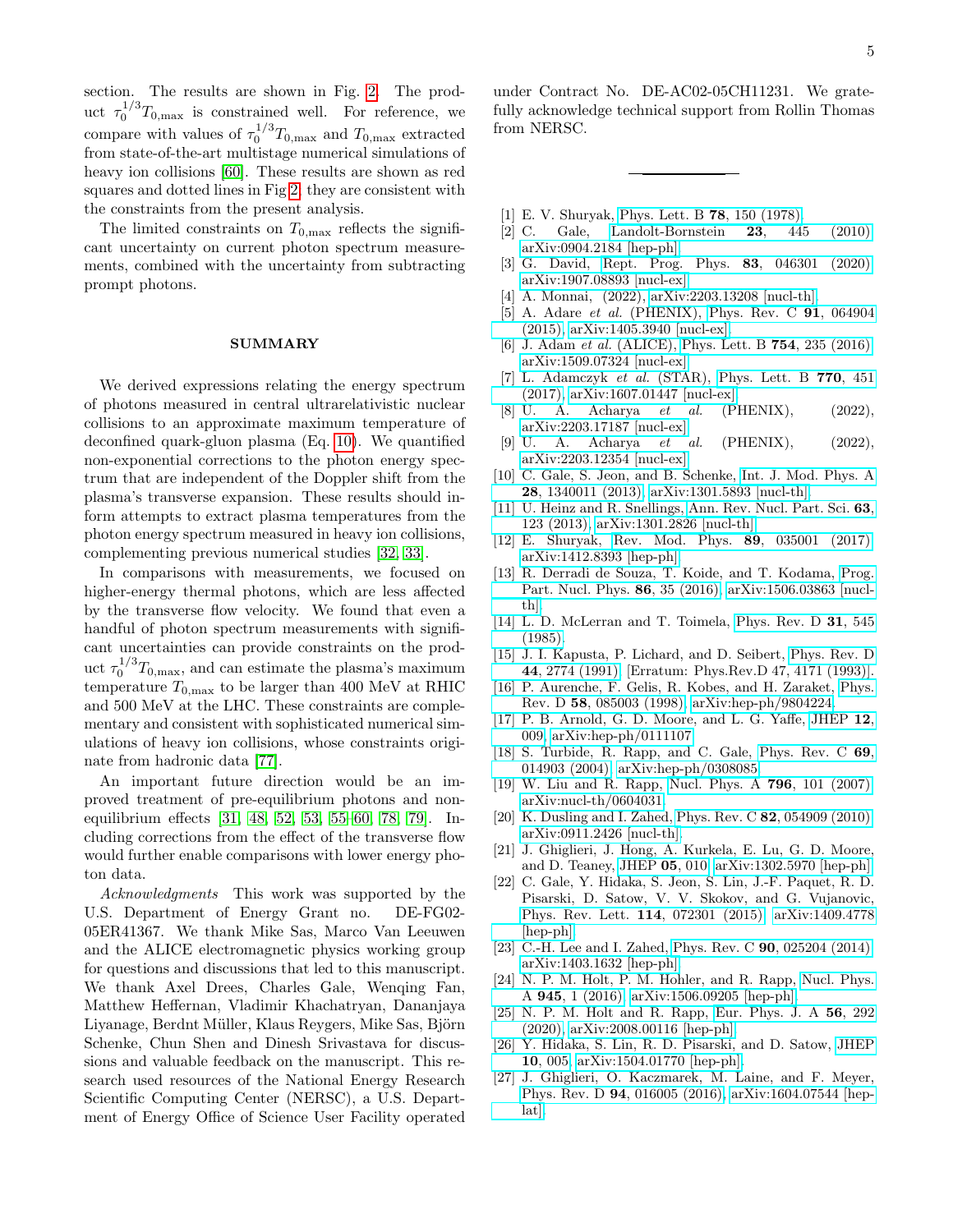- <span id="page-5-0"></span>[28] M. Cè, T. Harris, A. Krasniqi, H. B. Meyer, and C. Török, (2022), [arXiv:2205.02821 \[hep-lat\].](https://arxiv.org/abs/2205.02821)
- <span id="page-5-1"></span>[29] K. Kajantie and H. I. Miettinen, Z. Phys. C 9[, 341 \(1981\).](https://doi.org/10.1007/BF01548770)
- <span id="page-5-2"></span>[30] For example, modern numerical simulations include the effect of dissipation in the hydrodynamic description of the fluid, and the corresponding non-equilibrium effects in the photon emission rates [\[32,](#page-5-5) [35,](#page-5-37) [38\]](#page-5-4).
- <span id="page-5-3"></span>[31] A. K. Chaudhuri and B. Sinha, [Phys. Rev. C](https://doi.org/10.1103/PhysRevC.83.034905) 83, 034905 [\(2011\),](https://doi.org/10.1103/PhysRevC.83.034905) [arXiv:1101.3823 \[nucl-th\].](https://arxiv.org/abs/1101.3823)
- <span id="page-5-5"></span>[32] C. Shen, U. W. Heinz, J.-F. Paquet, and C. Gale, [Phys.](https://doi.org/10.1103/PhysRevC.89.044910) Rev. C 89[, 044910 \(2014\),](https://doi.org/10.1103/PhysRevC.89.044910) [arXiv:1308.2440 \[nucl-th\].](https://arxiv.org/abs/1308.2440)
- <span id="page-5-6"></span>[33] H. van Hees, C. Gale, and R. Rapp, [Phys. Rev. C](https://doi.org/10.1103/PhysRevC.84.054906) 84, [054906 \(2011\),](https://doi.org/10.1103/PhysRevC.84.054906) [arXiv:1108.2131 \[hep-ph\].](https://arxiv.org/abs/1108.2131)
- <span id="page-5-11"></span>[34] R. Chatterjee, H. Holopainen, T. Renk, and K. J. Eskola, Phys. Rev. C 85[, 064910 \(2012\),](https://doi.org/10.1103/PhysRevC.85.064910) [arXiv:1204.2249 \[nucl](https://arxiv.org/abs/1204.2249)[th\].](https://arxiv.org/abs/1204.2249)
- <span id="page-5-37"></span>[35] J.-F. Paquet, C. Shen, G. S. Denicol, M. Luzum, B. Schenke, S. Jeon, and C. Gale, [Phys. Rev. C](https://doi.org/10.1103/PhysRevC.93.044906) 93, [044906 \(2016\),](https://doi.org/10.1103/PhysRevC.93.044906) [arXiv:1509.06738 \[hep-ph\].](https://arxiv.org/abs/1509.06738)
- [36] Y.-M. Kim, C.-H. Lee, D. Teaney, and I. Zahed, [Phys.](https://doi.org/10.1103/PhysRevC.96.015201) Rev. C 96[, 015201 \(2017\),](https://doi.org/10.1103/PhysRevC.96.015201) [arXiv:1610.06213 \[nucl-th\].](https://arxiv.org/abs/1610.06213)
- [37] P. Dasgupta, S. De, R. Chatterjee, and D. K. Srivastava, Phys. Rev. C 98[, 024911 \(2018\),](https://doi.org/10.1103/PhysRevC.98.024911) [arXiv:1804.02828 \[nucl](https://arxiv.org/abs/1804.02828)[th\].](https://arxiv.org/abs/1804.02828)
- <span id="page-5-4"></span>[38] O. Garcia-Montero, N. Löher, A. Mazeliauskas, J. Berges, and K. Reygers, [Phys. Rev. C](https://doi.org/10.1103/PhysRevC.102.024915) 102, 024915 [\(2020\),](https://doi.org/10.1103/PhysRevC.102.024915) [arXiv:1909.12246 \[hep-ph\].](https://arxiv.org/abs/1909.12246)
- <span id="page-5-7"></span>[39] J. I. Kapusta and C. Gale, [Finite-temperature field](https://doi.org/10.1017/CBO9780511535130) [theory: Principles and applications](https://doi.org/10.1017/CBO9780511535130), Cambridge Monographs on Mathematical Physics (Cambridge University Press, 2011).
- <span id="page-5-8"></span>[40] The factor  $(\hbar c)^4$  assumes that spacetime dimensions are in fermi, and energy and momenta in GeV.
- <span id="page-5-9"></span>[41] I. Arsene *et al.* (BRAHMS), [Nucl. Phys. A](https://doi.org/10.1016/j.nuclphysa.2005.02.130) **757**, 1 (2005), [arXiv:nucl-ex/0410020.](https://arxiv.org/abs/nucl-ex/0410020)
- <span id="page-5-10"></span>[42] J. D. Bjorken, [Phys. Rev. D](https://doi.org/10.1103/PhysRevD.27.140) **27**, 140 (1983).
- <span id="page-5-12"></span>[43] M. Dion, J.-F. Paquet, B. Schenke, C. Young, S. Jeon, and C. Gale, Phys. Rev. C 84[, 064901 \(2011\),](https://doi.org/10.1103/PhysRevC.84.064901) [arXiv:1109.4405 \[hep-ph\].](https://arxiv.org/abs/1109.4405)
- <span id="page-5-13"></span>[44] C. T. Traxler and M. H. Thoma, [Phys. Rev. C](https://doi.org/10.1103/PhysRevC.53.1348) 53, 1348 [\(1996\),](https://doi.org/10.1103/PhysRevC.53.1348) [arXiv:hep-ph/9507444.](https://arxiv.org/abs/hep-ph/9507444)
- [45] A. K. Chaudhuri, J. Phys. G **26**[, 1433 \(2000\),](https://doi.org/10.1088/0954-3899/26/9/312) [arXiv:nucl](https://arxiv.org/abs/nucl-th/9808074)[th/9808074.](https://arxiv.org/abs/nucl-th/9808074)
- [46] F. Gelis, H. Niemi, P. V. Ruuskanen, and S. S. Rasanen, J. Phys. G 30[, S1031 \(2004\),](https://doi.org/10.1088/0954-3899/30/8/053) [arXiv:nucl-th/0403040.](https://arxiv.org/abs/nucl-th/0403040)
- [47] A. Monnai, Phys. Rev. C **90**[, 021901 \(2014\),](https://doi.org/10.1103/PhysRevC.90.021901) [arXiv:1403.4225 \[nucl-th\].](https://arxiv.org/abs/1403.4225)
- <span id="page-5-31"></span>[48] L. Bhattacharya, R. Ryblewski, and M. Strickland, [Phys.](https://doi.org/10.1103/PhysRevD.93.065005) Rev. D 93[, 065005 \(2016\),](https://doi.org/10.1103/PhysRevD.93.065005) [arXiv:1507.06605 \[hep-ph\].](https://arxiv.org/abs/1507.06605)
- [49] A. Monnai, in [7th International Conference on Hard and](https://doi.org/10.1016/j.nuclphysbps.2016.05.052) [Electromagnetic Probes of High-Energy Nuclear Colli](https://doi.org/10.1016/j.nuclphysbps.2016.05.052)[sions](https://doi.org/10.1016/j.nuclphysbps.2016.05.052) (2015) [arXiv:1510.00539 \[nucl-th\].](https://arxiv.org/abs/1510.00539)
- [50] O. Linnyk, E. L. Bratkovskaya, and W. Cassing, [Prog.](https://doi.org/10.1016/j.ppnp.2015.12.003) [Part. Nucl. Phys.](https://doi.org/10.1016/j.ppnp.2015.12.003) 87, 50 (2016), [arXiv:1512.08126 \[nucl](https://arxiv.org/abs/1512.08126)[th\].](https://arxiv.org/abs/1512.08126)
- [51] M. Greif, F. Senzel, H. Kremer, K. Zhou, C. Greiner, and Z. Xu, Phys. Rev. C 95[, 054903 \(2017\),](https://doi.org/10.1103/PhysRevC.95.054903) [arXiv:1612.05811](https://arxiv.org/abs/1612.05811) [\[hep-ph\].](https://arxiv.org/abs/1612.05811)
- <span id="page-5-32"></span>[52] V. Vovchenko, I. A. Karpenko, M. I. Gorenstein, L. M. Satarov, I. N. Mishustin, B. Kämpfer, and H. Stoecker, Phys. Rev. C 94[, 024906 \(2016\),](https://doi.org/10.1103/PhysRevC.94.024906) [arXiv:1604.06346 \[nucl](https://arxiv.org/abs/1604.06346)[th\].](https://arxiv.org/abs/1604.06346)
- <span id="page-5-33"></span>[53] D. K. Srivastava, R. Chatterjee, and M. G. Mustafa, [J.](https://doi.org/10.1088/1361-6471/aa9421) Phys. G 45[, 015103 \(2018\),](https://doi.org/10.1088/1361-6471/aa9421) [arXiv:1609.06496 \[nucl-th\].](https://arxiv.org/abs/1609.06496)
- [54] L. Oliva, M. Ruggieri, S. Plumari, F. Scardina, G. X. Peng, and V. Greco, Phys. Rev. C 96[, 014914 \(2017\),](https://doi.org/10.1103/PhysRevC.96.014914) [arXiv:1703.00116 \[nucl-th\].](https://arxiv.org/abs/1703.00116)
- <span id="page-5-34"></span>[55] S. Hauksson, S. Jeon, and C. Gale, [Phys. Rev. C](https://doi.org/10.1103/PhysRevC.97.014901) **97**, [014901 \(2018\),](https://doi.org/10.1103/PhysRevC.97.014901) [arXiv:1709.03598 \[nucl-th\].](https://arxiv.org/abs/1709.03598)
- [56] J. Berges, K. Reygers, N. Tanji, and R. Venugopalan, Phys. Rev. C 95[, 054904 \(2017\),](https://doi.org/10.1103/PhysRevC.95.054904) [arXiv:1701.05064 \[nucl](https://arxiv.org/abs/1701.05064)[th\].](https://arxiv.org/abs/1701.05064)
- [57] A. Monnai, J. Phys. G **47**[, 075105 \(2020\),](https://doi.org/10.1088/1361-6471/ab8d8c) [arXiv:1907.09266 \[nucl-th\].](https://arxiv.org/abs/1907.09266)
- [58] J. Churchill, L. Yan, S. Jeon, and C. Gale, [Phys. Rev. C](https://doi.org/10.1103/PhysRevC.103.024904) 103[, 024904 \(2021\),](https://doi.org/10.1103/PhysRevC.103.024904) [arXiv:2008.02902 \[hep-ph\].](https://arxiv.org/abs/2008.02902)
- [59] O. Garcia-Montero, (2019), [arXiv:1909.12294 \[hep-ph\].](https://arxiv.org/abs/1909.12294)
- <span id="page-5-14"></span>[60] C. Gale, J.-F. Paquet, B. Schenke, and C. Shen, [Phys.](https://doi.org/10.1103/PhysRevC.105.014909) Rev. C 105[, 014909 \(2022\),](https://doi.org/10.1103/PhysRevC.105.014909) [arXiv:2106.11216 \[nucl-th\].](https://arxiv.org/abs/2106.11216)
- <span id="page-5-15"></span>[61] A. Kurkela and A. Mazeliauskas, [Phys. Rev. Lett.](https://doi.org/10.1103/PhysRevLett.122.142301) 122, [142301 \(2019\),](https://doi.org/10.1103/PhysRevLett.122.142301) [arXiv:1811.03040 \[hep-ph\].](https://arxiv.org/abs/1811.03040)
- [62] S. Schlichting and D. Teaney, [Ann. Rev. Nucl. Part. Sci.](https://doi.org/10.1146/annurev-nucl-101918-023825) 69[, 447 \(2019\),](https://doi.org/10.1146/annurev-nucl-101918-023825) [arXiv:1908.02113 \[nucl-th\].](https://arxiv.org/abs/1908.02113)
- <span id="page-5-16"></span>[63] J. Berges, M. P. Heller, A. Mazeliauskas, and R. Venugopalan, [Rev. Mod. Phys.](https://doi.org/10.1103/RevModPhys.93.035003) 93, 035003 (2021), [arXiv:2005.12299 \[hep-th\].](https://arxiv.org/abs/2005.12299)
- <span id="page-5-17"></span>[64] A solution of the hydrodynamic equations for  $\tau \ll \sigma_0$ yields Eq. [4](#page-1-1) without the  $1/(1 + \tau^2/(2\sigma_0^2))$ . This latter factor can be identified by comparisons with numerical solutions and dimensional analysis.
- <span id="page-5-18"></span>[65] J.-F. Paquet, [Nucl. Part. Phys. Proc.](https://doi.org/10.1016/j.nuclphysbps.2017.05.017) **289-290**, 89 (2017), [arXiv:1612.07359 \[nucl-th\].](https://arxiv.org/abs/1612.07359)
- <span id="page-5-19"></span>[66] J.-F. Paquet, *Characterizing the non-equilibrium quark*gluon plasma with photons and hadrons, Ph.D. thesis, McGill U. (2016).
- <span id="page-5-20"></span>[67] A. Schäfer, O. Garcia-Montero, J.-F. Paquet, H. Elfner, and C. Gale, (2021), [arXiv:2111.13603 \[hep-ph\].](https://arxiv.org/abs/2111.13603)
- <span id="page-5-21"></span>[68] S. Borsanyi, Z. Fodor, C. Hoelbling, S. D. Katz, S. Krieg, and K. K. Szabo, [Phys. Lett. B](https://doi.org/10.1016/j.physletb.2014.01.007) 730, 99 (2014), [arXiv:1309.5258 \[hep-lat\].](https://arxiv.org/abs/1309.5258)
- <span id="page-5-22"></span>[69] A. Bazavov et al. (HotQCD), [Phys. Rev. D](https://doi.org/10.1103/PhysRevD.90.094503) **90**, 094503 [\(2014\),](https://doi.org/10.1103/PhysRevD.90.094503) [arXiv:1407.6387 \[hep-lat\].](https://arxiv.org/abs/1407.6387)
- <span id="page-5-23"></span>[70] When E is not much larger than  $T_{0,\text{max}}$ , numerical results indicate that values closer to  $b = 3$  are preferred.
- <span id="page-5-24"></span>[71] We used the calculations with IP-Glasma initial conditions and hydrodynamics, but without the initial effective kinetic theory phase (KøMPøST).
- <span id="page-5-25"></span>[72] We use a Gaussian likelihood function and flat priors.
- <span id="page-5-26"></span>[73] P. Aurenche, M. Fontannaz, J.-P. Guillet, E. Pilon, and M. Werlen, Phys. Rev. D 73[, 094007 \(2006\),](https://doi.org/10.1103/PhysRevD.73.094007) [arXiv:hep](https://arxiv.org/abs/hep-ph/0602133)[ph/0602133.](https://arxiv.org/abs/hep-ph/0602133)
- <span id="page-5-27"></span>[74] F. Arleo, K. J. Eskola, H. Paukkunen, and C. A. Salgado, [JHEP](https://doi.org/10.1007/JHEP04(2011)055) 04, 055.
- <span id="page-5-28"></span>[75] Among others, prompt photons have uncertainties from the nuclear parton distribution function [\[74,](#page-5-27) [80–](#page-5-38)[83\]](#page-6-0), the fragmentation function [\[84–](#page-6-1)[86\]](#page-6-2) as well as effects from partons interacting with quark-gluon plasma [\[87–](#page-6-3)[90\]](#page-6-4).
- <span id="page-5-29"></span>[76] We do not add theoretical uncertainties given the size of the experimental ones.
- <span id="page-5-30"></span>[77] In Ref. [\[60\]](#page-5-14), photons are calculated, but not used to calibrate the multistage simulation.
- <span id="page-5-35"></span>[78] B. S. Kasmaei and M. Strickland, [Phys. Rev. D](https://doi.org/10.1103/PhysRevD.102.014037) 102, [014037 \(2020\),](https://doi.org/10.1103/PhysRevD.102.014037) [arXiv:1911.03370 \[hep-ph\].](https://arxiv.org/abs/1911.03370)
- <span id="page-5-36"></span>[79] D. Almaalol, A. Kurkela, and M. Strickland, [Phys. Rev.](https://doi.org/10.1103/PhysRevLett.125.122302) Lett. 125[, 122302 \(2020\),](https://doi.org/10.1103/PhysRevLett.125.122302) [arXiv:2004.05195 \[hep-ph\].](https://arxiv.org/abs/2004.05195)
- <span id="page-5-38"></span>[80] K. Kovarik et al., Phys. Rev. D 93[, 085037 \(2016\),](https://doi.org/10.1103/PhysRevD.93.085037) [arXiv:1509.00792 \[hep-ph\].](https://arxiv.org/abs/1509.00792)